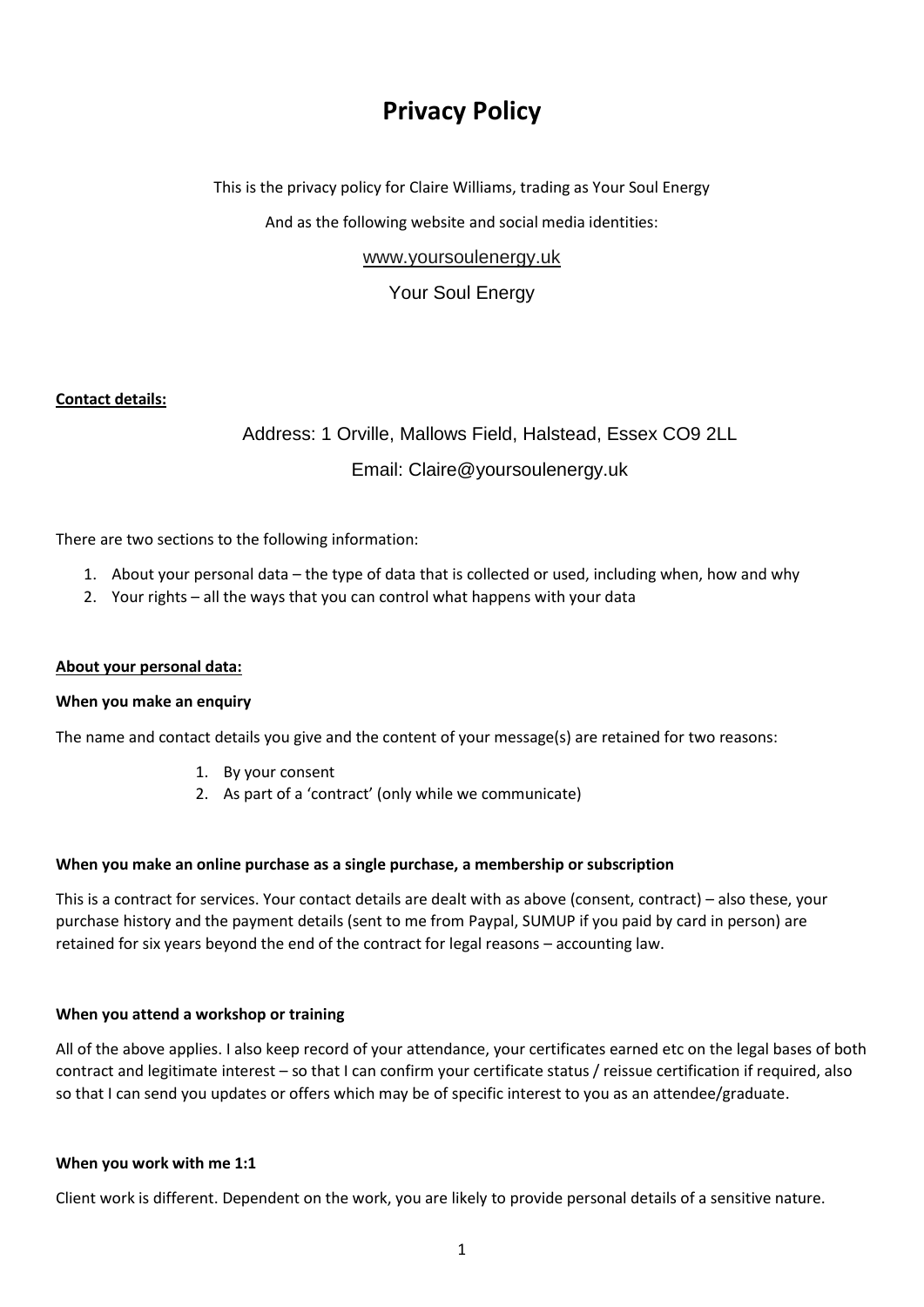- a) As a consultation form these are retained in handwritten format and include your contact details and signature. The sensitive nature of such documents will generally be in relation to health or medical history.
- b) As session notes these are limited memory joggers handwritten by me for the purpose of fulfilling our 'contract' and keeping tabs on the work during the session and from one session to the next, filled with your consultation form and stored locked away.

In both cases, I am required by law to retain these records for six years after the completion of our last session together – or in the case of a minor, from six years beyond the date of their eighteenth birthday.

### **Other data sources:**

Incoming data is also received from my website host Wix, Paypal, Facebook, Skype, Zoom

I may receive information from another practitioner or therapist as part of a referral. In such a case you may be unaware that the consented data transfer has taken place, I will therefore inform you of receipt within 28 days.

## **Sharing your data**

Your privacy is important and I do not sell your data nor share it except by your consent or under the law.

When working together, I may give out elements of your personal information to another practitioner or therapist as part of a referral. This will always only be with your personal consent.

In continuation of current UK law on confidentiality I also retain the right and in some cases the legal requirement to breach confidentiality to inform an authority such as the police or your GP of impending harm or illegality.

## **Your Rights**

The GDPR sets out clearly what your rights are. It also lays out deadlines for a reply and other rules which are reproduced for your information at the bottom of this section.

### **Right to be informed**

You have the right to be informed about the collection and use of your personal data. This is a key transparency requirement under the GDPR.

I must provide you with information including: my purposes for processing your personal data, my retention periods for that personal data, and who it will be shared with. This 'privacy information' is provided above.

I must provide you with privacy information at the time I collect your personal data from you, in other words it has to be available to you before you fill in a form or hand over your data such as your email address. You will find a copy of the policy on my website.

If I obtain your personal data from other sources, e.g. by referral or from the payment service provider your selected, I must provide you with privacy information within a reasonable period of obtaining the data and no later than one month.

There are a few circumstances when I do not need to provide people with privacy information, such as if an individual already has the information or if it would involve a disproportionate effort to provide it.

The information I provide to people must be concise, transparent, intelligible, easily accessible, and it must use clear and plain language. Therefore if there is anything you do not understand, please get in touch.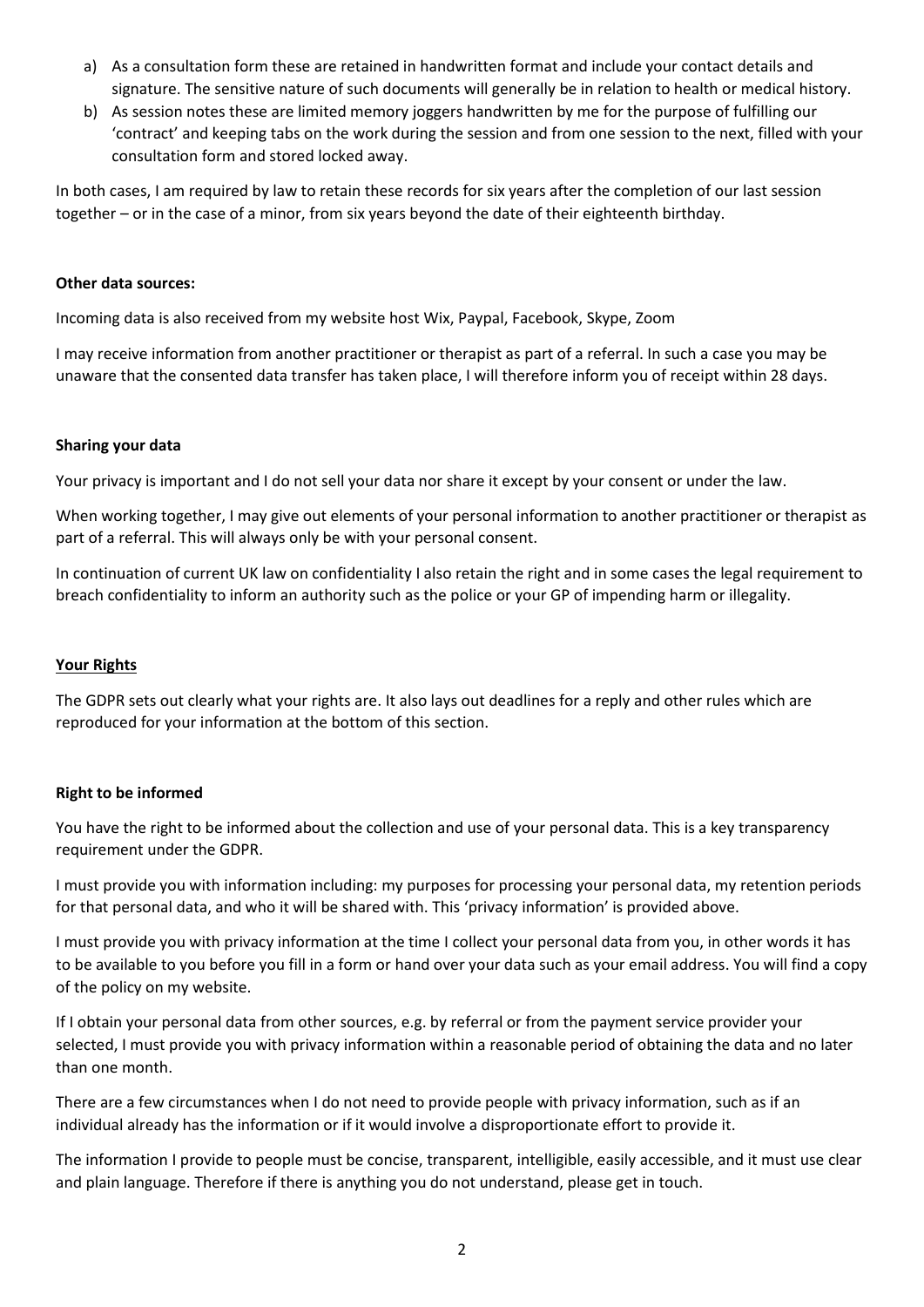## **Right of access**

You have the right to access your personal data and supplementary information. This allows you to be aware of and verify the lawfulness of the processing.

You are entitled to confirmation that your data is being processed, access to your personal data, and other supplementary information as provided in this privacy notice

## **Right to rectification**

You have the right to have the data your personal data corrected if it is incorrect, or completed if it is incomplete.

### **Right to erasure**

You may request, verbally or in writing, to have your data erased. This is also commonly known as 'the right to be forgotten'. This right only takes effect when:

- Your personal data is no longer necessary for the purpose for which it was originally collected or processed,
- you withdraw your consent when the sole legal basis to hold this information is your consent,
- There is a legitimate interest in processing this data, which does not override your request
- processing/analysing of the personal data was for direct marketing purposes and this is the use you object to
- your personal data was processed unlawfully without a proper legal basis
- There is a legal obligation to comply with your request; or
- If the personal data was processed to offer information society services to a child.

### **Right to restrict processing**

You have the right to request the restriction or suppression of your personal data. In other words you want to stop the data being used but keep it on file.

In this case your personal data cannot be used and can only be stored unless:

- you give your consent;
- it is for the establishment, exercise or defence of legal claims;
- it is for the protection of the rights of another person (natural or legal); or
- it is for reasons of important public interest.

### **Right to data portability**

This allows you to obtain and reuse your personal data for your own purposes across different services. It allows you to move, copy or transfer personal data easily from one IT environment to another in a safe and secure way, without affecting its usability. Doing this is meant to enable you to take advantage of applications and services that can use this data to find you a better deal or help you understand your spending habits. In general this rule exists for data held by big service providers, such as your call history or insurance or gas bill history. The right also only applies to information you have provided.

If, as a private client you wish to carry a copy of your case notes or other sensitive data to another practitioner or other mental, physical or spiritual health service, these may be provided to you or to the nominated service provider, on request, as an encrypted and password protected document.